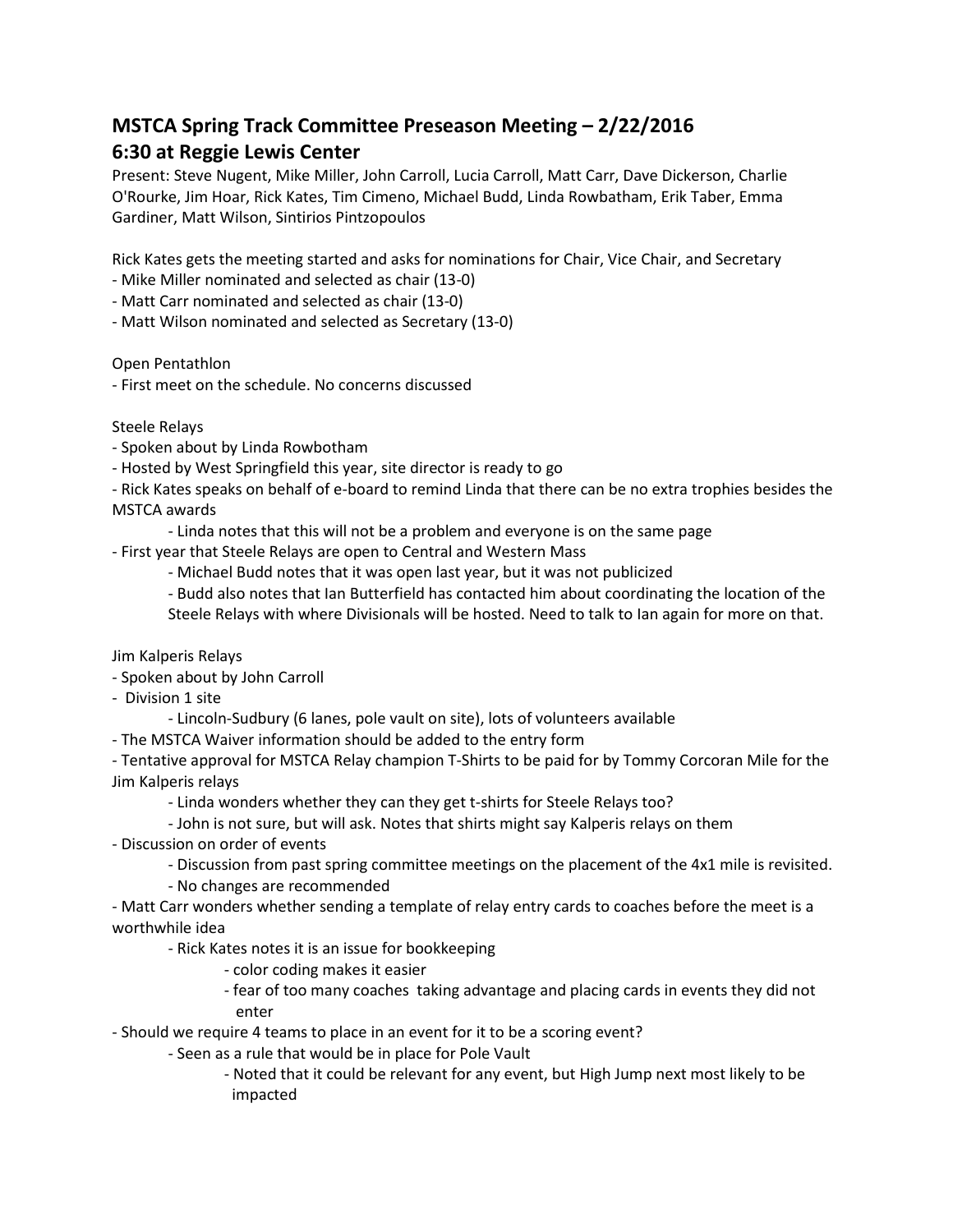- Fear that this rule would kill Pole Vault. Sotirios notes that if a team knows there is a chance that pole vault might be scored, teams will be less likely to enter in the first place

- discussion deviates to pole vaults place in the state
	- Noted that we cannot make a rule for a state meet event, unfair to that event to
	- restrict it at meets when it is an event at states; too much risk of negative impact
	- Rick notes that Frank did the research and all 50 states do Pole Vault
		- Connecticut pushing to add it at indoor New Englands
- Freshman/Sophomore Small School
	- Meet director Jim Hoar, at Norwell, great facility
		- Is there a spot for adaptive entries?
			- Correct term is "Mobility challenged, vision impaired, hearing impaired"
			- Create a note on entry form that coaches should contact meet director if they
			- have any adaptive athletes. Coaches Invite already has it
	- Standards
		- Motion to Relax Girls 4x400 standard to 4:50
			- Motion passes 17-0
		- Motion to increase Girls Triple Jump standard to 27'
			- Motion passes 14-3
		- Motion to relax Girls Discus to 60 feet
			- Motion passes 17-0
		- Motion to relax Girls 4x800
			- Motion passes 17-0
		- Motion to relax Girls Jav to 65 feet
			- Motion passes 17-0
	- -John Carroll notes entry date is not the same on both pages of entry
		- continuity on first and second page. Should be May 2nd
			- should entries be on Sunday like all other meets?
				- no, many coaches have relays and families so tough day Sunday
- Coaches Invite
	- Charlie O'Rourke present to speak on girls meet at Acton-Boxboro
	- No changes to the standards
		- we will revisit at next meeting to see if any should change
		- Rick will provide state qualifying standards for standards for High Jump/Pole Vault
	- Estimated time schedule will be sent out once entries are in
	- 6 person final for the 200m for girls, not two heats of four
	- Jim Hoar mentions that a less centralized location will make it inconvenient for schools
		- Motion to push all event start times back 30 minutes to accommodate the change in location
			- Motion passes 17-0
	- add a late fee for Coaches Invite sheets
- Boys Invite
	- John Carroll speaks on the meet
	- add a late fee for Coaches Invite sheets
	- The wording should be the same on both Coaches Invite meets
	- Make sure the contact information on the entry form is accurate